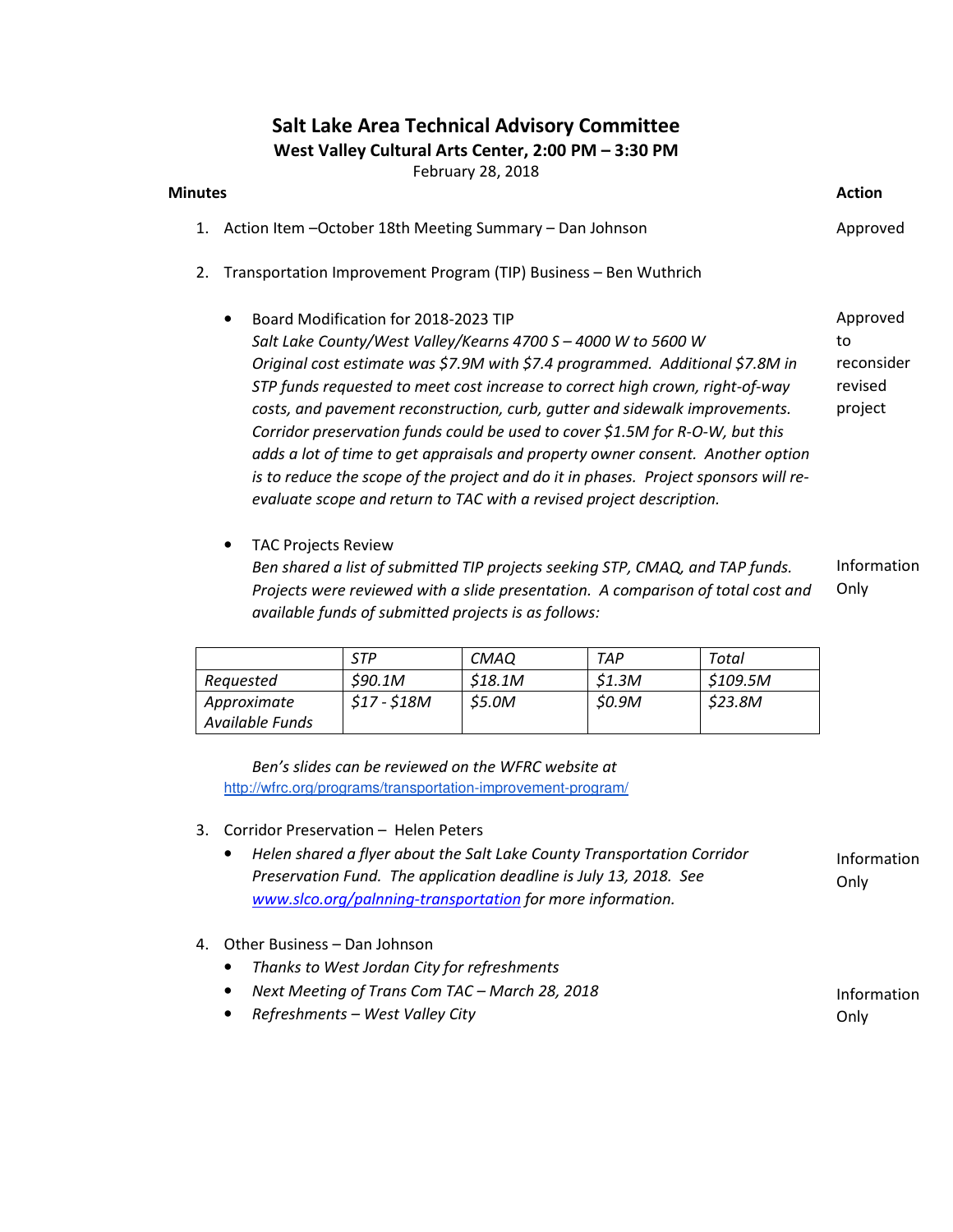## Attendance Roll

# Salt Lake Technical Advisory Committee

#### Date February 28, 2018

Please check your name or add it to the list below and update your contact information if needed.

| V      | <b>Name</b>            | <b>Organization</b>        | Phone        | E-mail                       |
|--------|------------------------|----------------------------|--------------|------------------------------|
|        | Adams, Michael A.      | <b>UDOT</b>                |              |                              |
|        | Alexander, Dave        | South SLC                  | 801.412.3238 | dalexander@sslc.net          |
|        | Allen, Mike            | <b>Cottonwood Heights</b>  |              |                              |
|        | Anderson, Cheryl       | <b>UTA Rideshare</b>       | 801.287.2062 | canderson@rideuta.com        |
|        | <b>Baird, Scott</b>    | <b>SLCO</b>                | 801.468.2711 | sbaird@slco.org              |
| Χ      | Baranowski, Bill       | West Jordan                | 801.569.5047 | billba@wjordan.com           |
|        | <b>Beardall, Brent</b> | Salt Lake County           | 385.468.6610 | bbeardall@slco.org           |
|        | Beecher, Dave          | <b>UTA</b>                 | 801.237.1906 | dbeecher@rideuta.com         |
| $\chi$ | Bennion, Wayne         | <b>WFRC</b>                | 801.363.4250 | wbennion@wfrc.org            |
| X      | <b>Billings, Kip</b>   | <b>WFRC</b>                | 801.363.4250 | kbillings@wfrc.org           |
|        | Bjornstad, Julie       | <b>WFRC</b>                | 801.363.4250 | julieb@wfrc.org              |
|        | Bond, Shannon          | <b>Stanley Consultants</b> | 801.293.8880 | bondshannon@stanleygroup.com |
|        | Brondum, Erik          | <b>West Valley City</b>    | 801.963.3406 | ebrondum@wvc-ut.gov          |
|        | <b>Burns, Lesley</b>   | Midvale                    | 801.567.7229 | lburns@midvale.com           |
| X      | Calacino, Angelo       | Salt Lake County           |              |                              |
|        | Cooley, Scott          | <b>Draper</b>              | 801.656.6566 | Scott.cooley@draper.ut.us    |
|        | Coyle, John M.         | <b>SLC</b>                 | 801.535.6241 | John.coyle@slcgov.com        |
| X      | Davenport, Greg        | West Jordan                | 801.569.5077 | gregd@wjordan.com            |
|        | Deneris, George        | SL County                  | 801.703.4888 | gdeneris@SLCO.org            |
| $\chi$ | Dowler, Paul           | Salt Lake City             | 385.215.4072 | Paul.dowler@slcgov.com       |
| X      | Fazio, Michael         | <b>Bluffdale</b>           | 801.858.0490 | mfazio@bluffdale.com         |
| $\chi$ | Galang, Madeline       | SL County                  | 385.468.6622 | Mfrancisco.galang@slco.org   |
|        | Gilmore, Walt          | SL County                  | 801.468.2582 | wgilmore@slco.org            |
| $\chi$ | Gilson, Brad           | Cottonwood Heights         | 801.694.7770 | brad@gilsonengineering.com   |
| $\chi$ | Greenwood, Shane       | South Jordan               | 801.254.3742 | sgreenwood@sjc.utah.gov      |
| $\chi$ | Hammond, Todd          | <b>Draper City</b>         |              |                              |
| X      | Haskell, Alma          | UTA                        | 801.741.8813 | ahaskell@rideuta.com         |
|        | Heins, Kirsten         | Taylorsville               | 801.918.5796 | kheins@forsgren.com          |
|        | Hess, Scott            | <b>WFRC</b>                | 801.363.4250 | shess@wfrc.org               |
|        | Howell, Jory           | Herriman                   | 801.446.5323 |                              |
| X      | Hulbert, Crystal       | Salt Lake County           |              |                              |
|        | Hutcheson, Robin       | <b>SLC</b>                 | 801.535.7146 | Robin.hutcheson@slcgov.com   |
|        | Jhaveri, Chintan       | <b>TRACE Consulting</b>    | 602.680.8264 | cjhaveri@traceconsulting.us  |
|        | Johner, Jory           | <b>WFRC</b>                | 801.363.4250 | jjohner@wfrc.org             |
| X      | Johnson, Dan           | <b>WVC</b>                 | 801.963.3228 | Daniel.johnson@wvc-ut.gov    |
|        | Johnson, Hal           | UTA                        | 801.232.1905 | hjohnson@rideuta.com         |
|        | Jones, Catherine       | <b>UDOT TOC</b>            | 801.330.4447 | catherinejones@utah.gov      |
|        | Jones, Jason           | <b>JUB Engineers</b>       | 801.886.9052 | jjones@jub.com               |
|        | Kano, Tosh             | City of Holladay           | 801.244.6103 | tkano@cityofholladay.com     |
|        | Klavano, Brad          | South Jordan               | 801.254.3742 | xbklavano@sjc.utah.gov       |
|        | Klemm, Sam             | <b>WFRC</b>                | 801.363.4250 | sam@wfrc.org                 |
|        | Klingel, Chris         | Riverton                   | 801.208.3184 | cklingel@rivertoncity.com    |
| X      | Kump, Ryan             | Sandy                      | 801.568.2962 | rkump@sandy.utah.gov         |